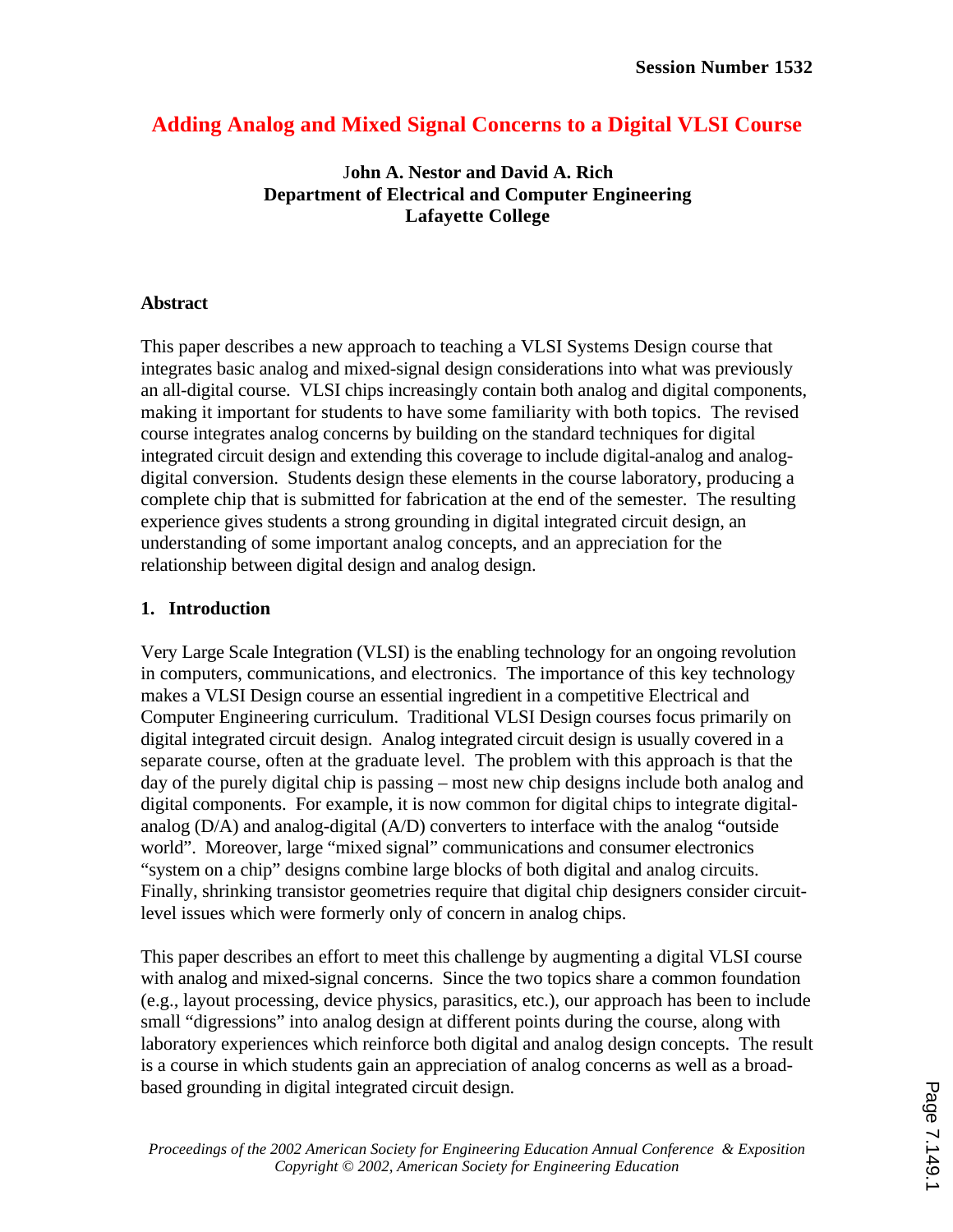This paper is organized as follows: Section 2 describes the objectives of the modified course and its general organization; Section 3 details the analog material that is added to the course, in both the lecture and the laboratory; Section 4 describes our experience teaching the modified course during the Fall 2001 semester; Section 5 provides conclusions and suggestions for future work.

# **2. Course Overview**

VLSI Design courses became popular in the early 1980s, following the publication of Mead and Conway's pioneering book, *Introduction to VLSI Systems*<sup>1</sup>. This book introduced the "tall, thin designer" paradigm – the idea that VLSI systems designers needed expertise at several different levels of abstraction, starting with CMOS layout, devices physics, transistor and parasitic characteristics, and working up through the circuit design, logic design, and architectural levels. While the last 20 years have brought dramatic changes in technology, CAD tools, and design methods, this bottom-up approach to teaching has proven to be effective and remains in use today.

At the same time, Mead and Conway recognized the value of fabricating and testing student design projects, and pioneered the use of *multi-project chips* to fabricate chip prototypes in a cost-effective way. Again, this approach has proven to be popular and effective, and the MOSIS Educational  $Program<sup>2</sup>$  has made this option available to colleges and universities throughout the United States.

The introductory VLSI Design course at Lafayette College, *ECE 425 – VLSI Circuit Design* follows both of these trends. The goals of this course are to provide students with an understanding of VLSI technology and familiarize them with design methods at the layout, logic, and architectural levels of abstraction. A laboratory component emphasizes design experience, and students complete a small chip design that is fabricated by MOSIS.

Prior to the Fall 2001 semester, this course focused exclusively on digital integrated circuit design. In revising the course to include analog concerns, we had the following goals:

- 1. To focus on analog material that will also be useful to engineers primarily involved in digital design.
- 2. To teach the analog concepts as an extension of the analysis and design methods used in digital integrated circuit design.
- 3. To continue to have a strong focus on digital design, and remove a minimal amount of digital design material to make room for the analog coverage.
- 4. To lay the foundation for further study in analog chip design without duplicating an existing analog design course.

To meet these goals, the added analog material focused around the topic of *data conversion* – conversion from digital values to analog values, and vice-versa. This is highly useful material and can be taught as an extension to digital integrated circuit design.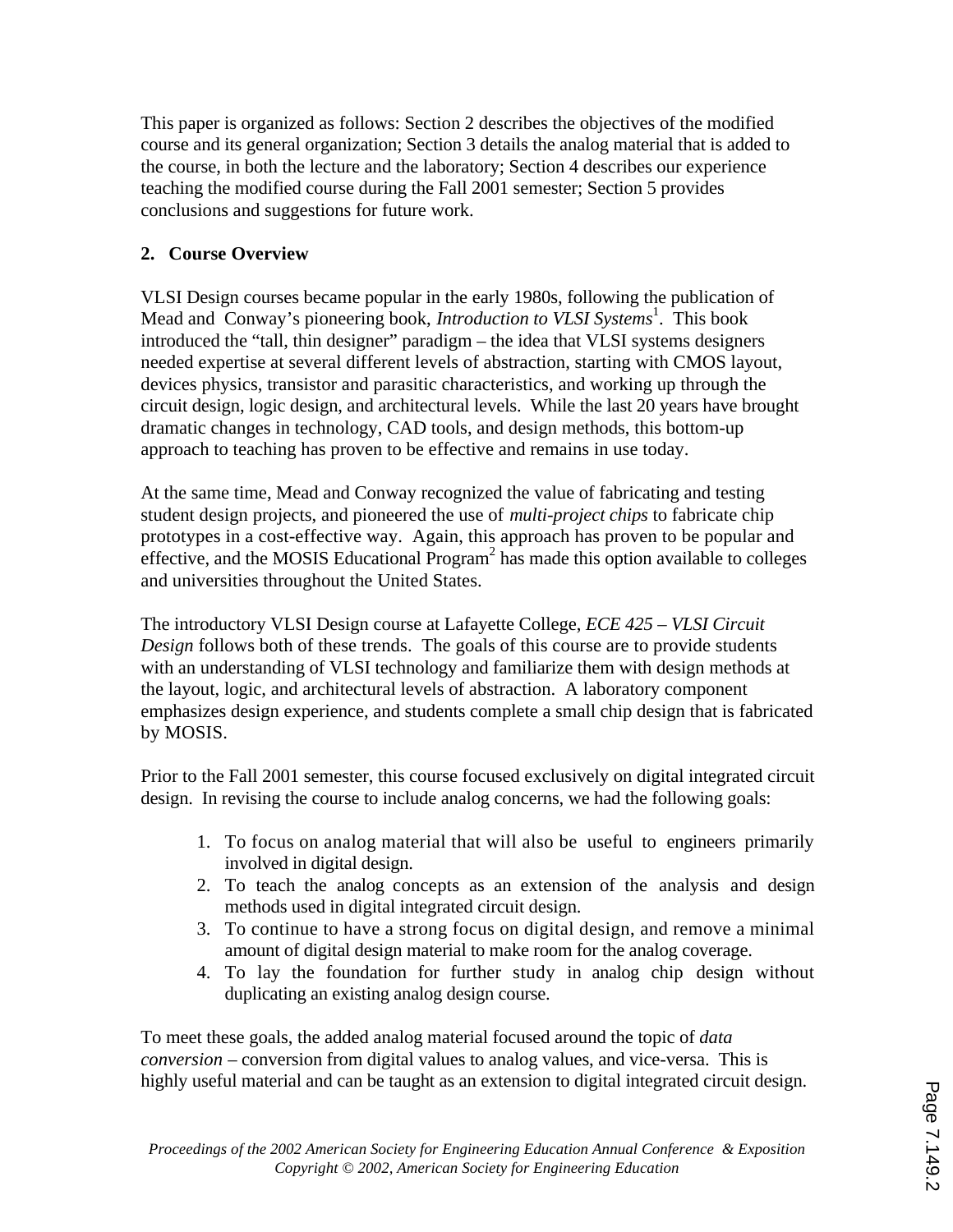Moreover, it provides the opportunity for a challenging set of laboratory design problems that mix both digital and analog design.

Table 1 shows the outline of the revised course, with the new topics shown in boldface. To make room for this material, some advanced coverage on VLSI system design was removed from ECE 425 and moved to a follow-on course, *ECE 426 – VLSI System Design*. A key part of the student experience in ECE 425 is the course project, which involves the design of a full chip that implements a 4-bit Successive Approximation A/D Converter. These chips are submitted for fabrication by MOSIS at the end of the fall semester and tested during the spring semester as part of the ECE 426 laboratory.

| <b>Lecture Topic</b>                               | Laboratory                      |
|----------------------------------------------------|---------------------------------|
| <b>CMOS</b> Processing                             | Schematic Editing / Simulation  |
| Device Physics; MOS Transistor Characteristics     |                                 |
| <b>Parasitic Components</b>                        | <b>Basic Gate Layout</b>        |
| Layout and Design Rules                            |                                 |
| Extraction, Simulation, and Layout Verification    | Extraction/Simulation/LVS       |
| <b>Hierarchical Layout</b>                         |                                 |
| <b>Voltage-Scaling D/A Conversion</b>              | Layout Mini-Project: 4-bit      |
| ASIC Layout Styles: Std. Cells, Gate Arrays, FPGAs | <b>Voltage Scaling DAC</b>      |
| Combinational Logic: Gate Design and Layout        |                                 |
| Comb. delay and power dissipation; testing         |                                 |
| Comb. Design with HDLs & Logic Synthesis           | HDL Design (Combinational)      |
| Sequential Logic: Latch & Flip-Flop Design         |                                 |
| <b>Sequential Circuits and Clocking Schemes</b>    |                                 |
| Sequential Design with HDLs & Logic Synthesis      | HDL Design (Sequential)         |
| Sequential Testing & Design for Test               |                                 |
| <b>Successive-Approximation A/D Conversion</b>     | <b>Final Project: 4-bit</b>     |
| <b>Clocked "Auto-Centering" Comparators</b>        | <b>Successive Approximation</b> |
| Digital VLSI System Design                         | <b>ADC</b>                      |
| <b>Analog VLSI Overview</b>                        |                                 |

**Table 1 – ECE 425 Organization**

### **3. Analog Concepts Introduced in ECE 425**

This section provides more detail about the analog material that was added to the course. Each topic is presented in the context of a specific design problem which ties into a laboratory experience and strongly reinforces the class presentations.

### *3.1 The Voltage-Scaling D/A Converter*

A multiple-bit digital signal can be converted to an analog signal in a number of different ways. The *voltage-scaling* approach is popular because voltage-scaling D/A converters (DACs) are easy to implement in digital integrated circuit processes and have monotonic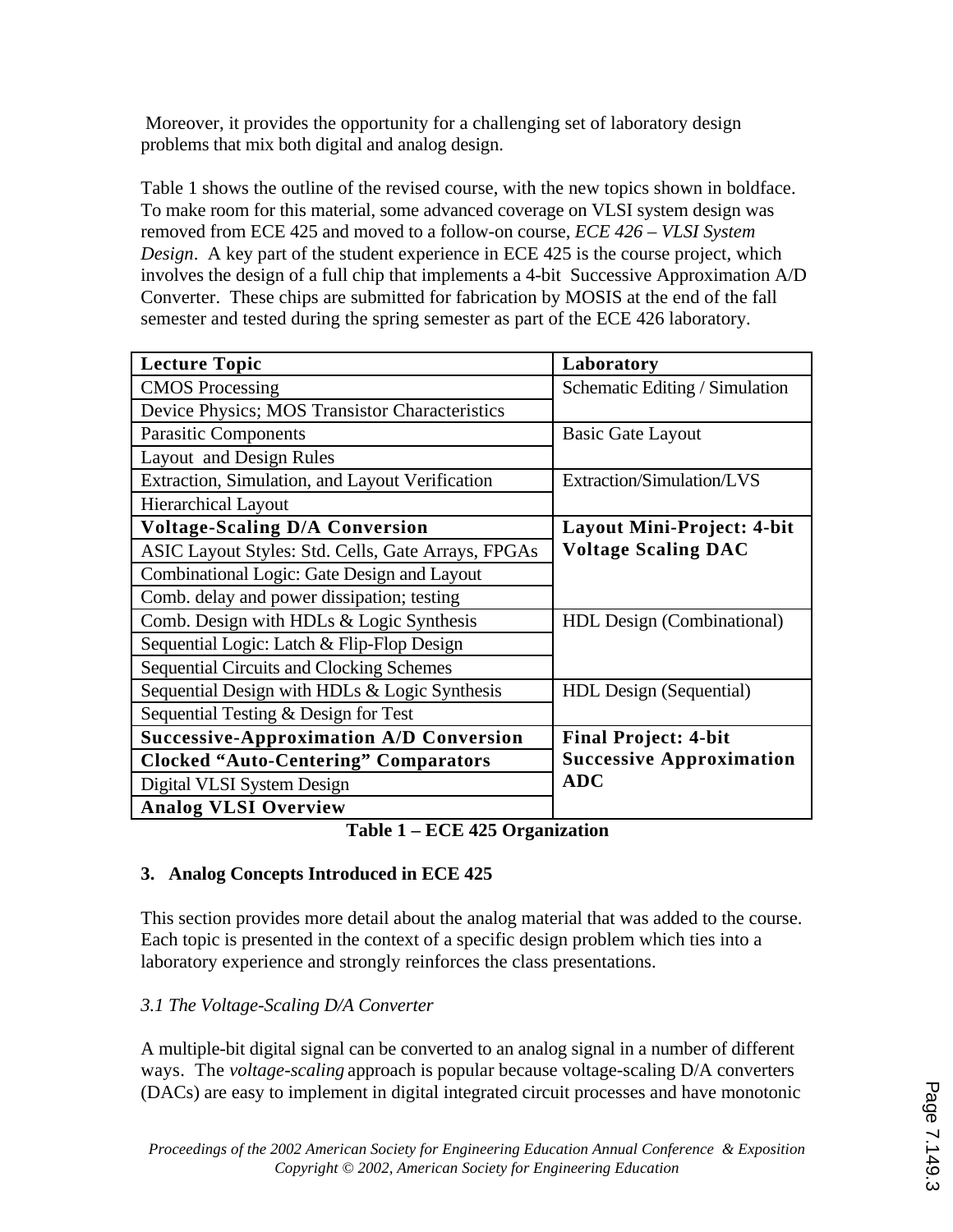output characteristics. A voltage-scaling DAC is essentially a large string of identical resistors which form a voltage divider. For an *n-*bit digital input , this divider produces 2 *n* evenly-spaced voltages. CMOS "transmission gate" switches are used to connect *one* of these voltages to the DAC output at any given time. These switches are connected to a decoder so that the lowest digital value selects the lowest divider voltage and increasing digital values select successively higher divider voltages. The result is an analog output that is proportional to the numerical value of the digital input signal.

Figure 1 shows the organization of a 4-bit voltage-scaling DAC. In this circuit, the resistor chain is folded into four columns to make the circuit layout fit into a smaller space.



**Figure 1 – 4-bit Voltage-Scaling DAC**

The concept of voltage-scaling D/A conversion is the first analog topic presented in ECE 425. It is presented after students have learned the concepts of integrated circuit processing and fabrication, transistor operation, parasitic components, basic logic gate design and layout, and hierarchical layout. This provides a foundation for explaining the operation of a voltage-scaling DAC even though the emphasis of the previous coverage was on digital circuits. Parasitic components provide the basis for creating a chain of resistors. Transmission gates have been covered from a digital context, but the use of a transmission gate to pass an analog value is easily understood as an extension of its digital use. Students can therefore easily grasp the operation of the circuit without a large digression from the material normally presented in a digital chip design course.

The voltage-scaling DAC also provides an interesting and challenging hierarchical design problem, which the students attack in the laboratory. Hierarchical layout concepts which were taught for digital chip design are equally applicable to this analog design problem. In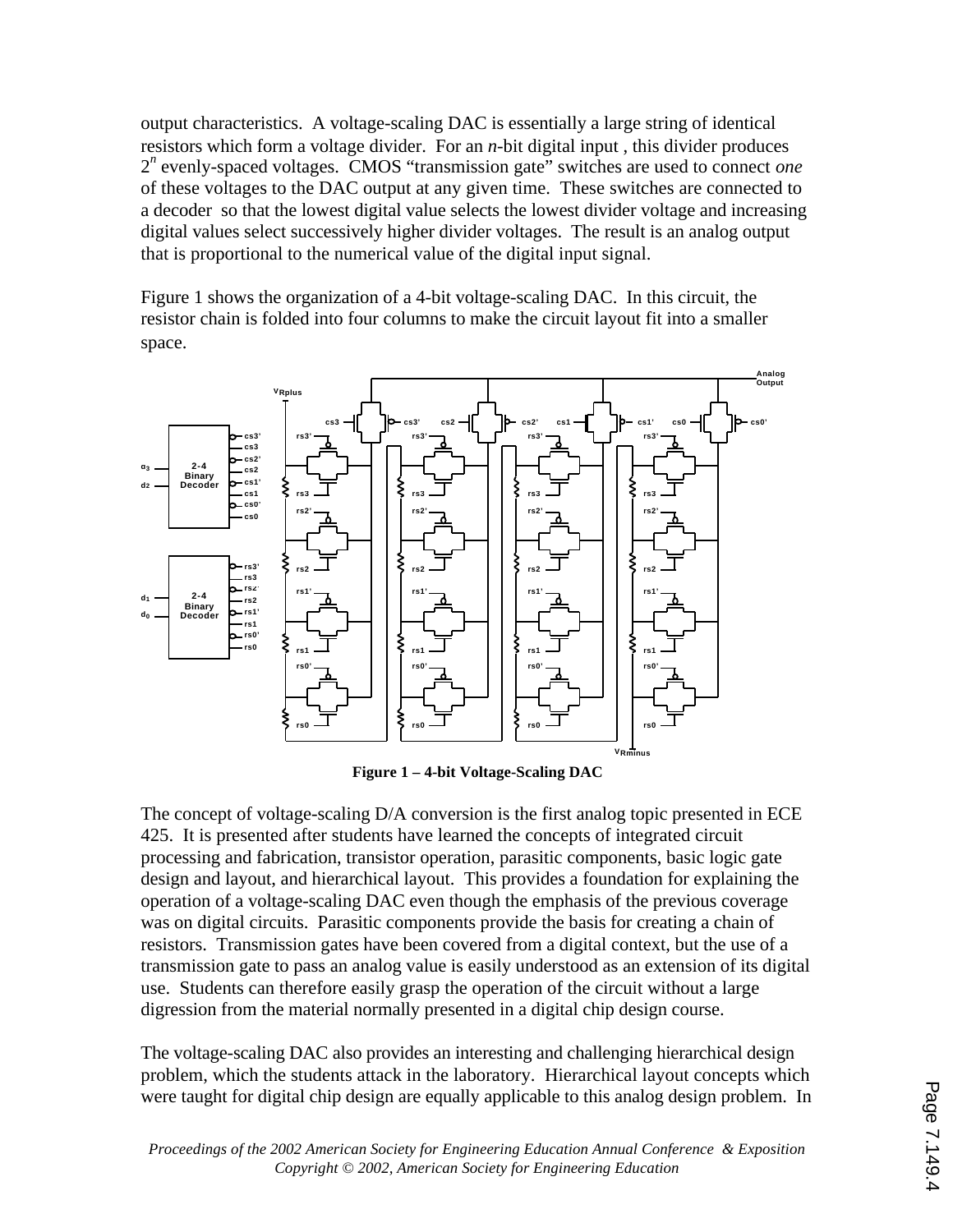the laboratory, students first design a leaf cell that consists of a polysilicon resistor and transmission gate. These cells are used to create four higher-level cells that implement the four columns of the voltage divider and are combined with all-digital decoder cells to form the complete design. Creating this layout gives students a strong experience in hierarchical design and greatly strengthens their layout skills in both digital and analog circuit design. As the circuit is designed, the cells in the hierarchy are extracted and simulated using a combination of digital and analog simulators.

### *3.2 Successive-Approximation A/D Conversion*

Successive-Approximation A/D conversion is a popular and economical way to convert analog signals to digital signals. It is a good example of a mixed-signal circuit that combines analog and digital circuits to perform its function. In ECE 425, this circuit is presented about two-thirds of the way into the course and is used as a final design project in the laboratory.

Figure 2 shows the block diagram of a typical successive approximation A/D Converter. It consists of a D/A converter, a comparator, and an estimation circuit known as a *successive approximation register(SAR)*. In operation, the SAR generates an *estimate* digital value that is converted to an analog voltage  $V<sub>E</sub>$  by the DAC and passed to the comparator, which determines whether the estimate  $V_E$  is greater than the analog input VI. By using binary search, the SAR can perform an *n*-bit conversion in *n* clock cycles.



**Figure 2 – Successive Approximation A/D Converter**

To create this circuit in the laboratory, students use the D/A converter which they designed previously, a comparator circuit that is provided by the instructors, and a SAR that they design using the Verilog Hardware Description Language (HDL) and synthesize into a standard-cell layout block using a collection of synthesis and physical design CAD tools. They then assemble these blocks to form the complete circuit, simulate it to verify its proper operation, and place it in a pad frame so that it can be fabricated as a MOSIS "tiny chip."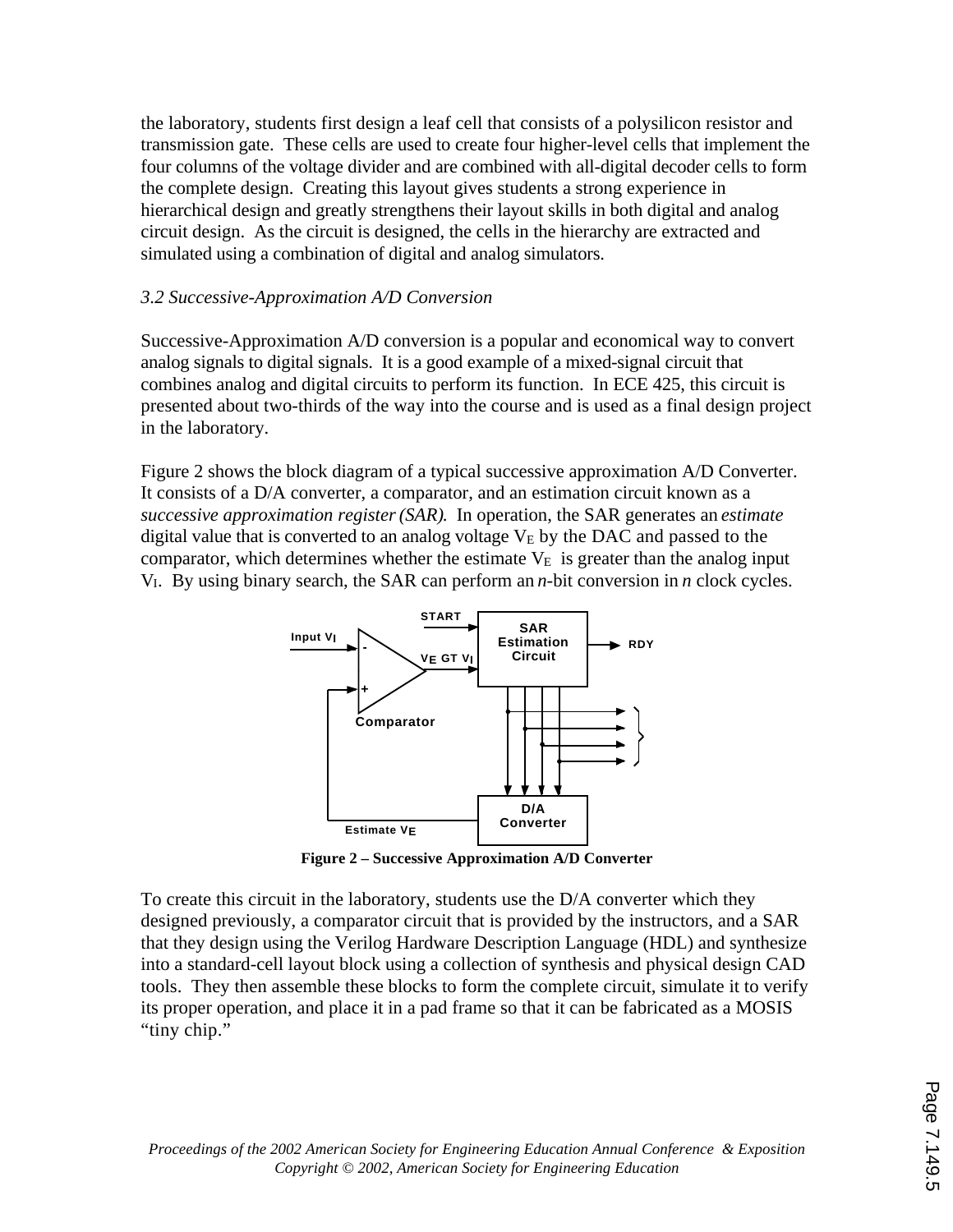#### *3.3 Clocked Auto-Centering Comparator Design*

As mentioned earlier in this section, the A/D converter requires a comparator circuit that is provided to students by the instructor. While many comparator designs are based on high-gain differential amplifiers, the design of such a circuit is beyond the scope of this course. Instead, an alternative design is used: the clocked offset-canceling comparator<sup>3</sup>.



**Figure 3 – Clocked Offset-Canceling Comparator**

Figure 3 shows the basic structure of this circuit, which consists of two inverters (used as amplifiers), three transmission gates, and a D flip-flop. It operates in two phases as controlled by clock signals ø1 and ø2. During the *reset* phase (when ø1 is high) the input and output of the leftmost inverter are connected, forcing its output to the center of its output range. At the same time, voltage  $V_A$  is connected to the input terminal of the capacitor, so that the capacitor charges to the *difference* between V<sub>A</sub> and the centered voltage. During the *evaluation* phase (when ø2 is high), the connection between the inverter's output and input is broken and the input terminal of the capacitor is connected to  $V<sub>E</sub>$ . Since the capacitor conserves charge, the input voltage of the inverter will shift higher or lower depending on whether  $V_E$  is less than or greater than  $V_A$ . This small shift on the input of the inverter will result in a much larger offset on the inverter output, which is connected to a second inverter that further amplifies and inverts this value to create a strong digital "1" if  $V_E>V_A$  or "0" if  $V_E$  V<sub>A</sub>. This result is then latched into a flip-flop before the next reset phase begins. A separate clock generation circuit (not shown) is used to produce these clock signals in the circuit that is provided to the students.

While the operation of this circuit appears complicated, it can be presented in class using extensions of digital IC design concepts. Specifically, the use of transmission gates has already been covered in digital design and also in the voltage-scaling DAC. The use of capacitors and pre-charging are covered in class discussions of dynamic logic. By extending these concepts, the presentation of this design in class reinforces students' understanding of the original digital techniques while showing how these techniques can be applied in analog circuits.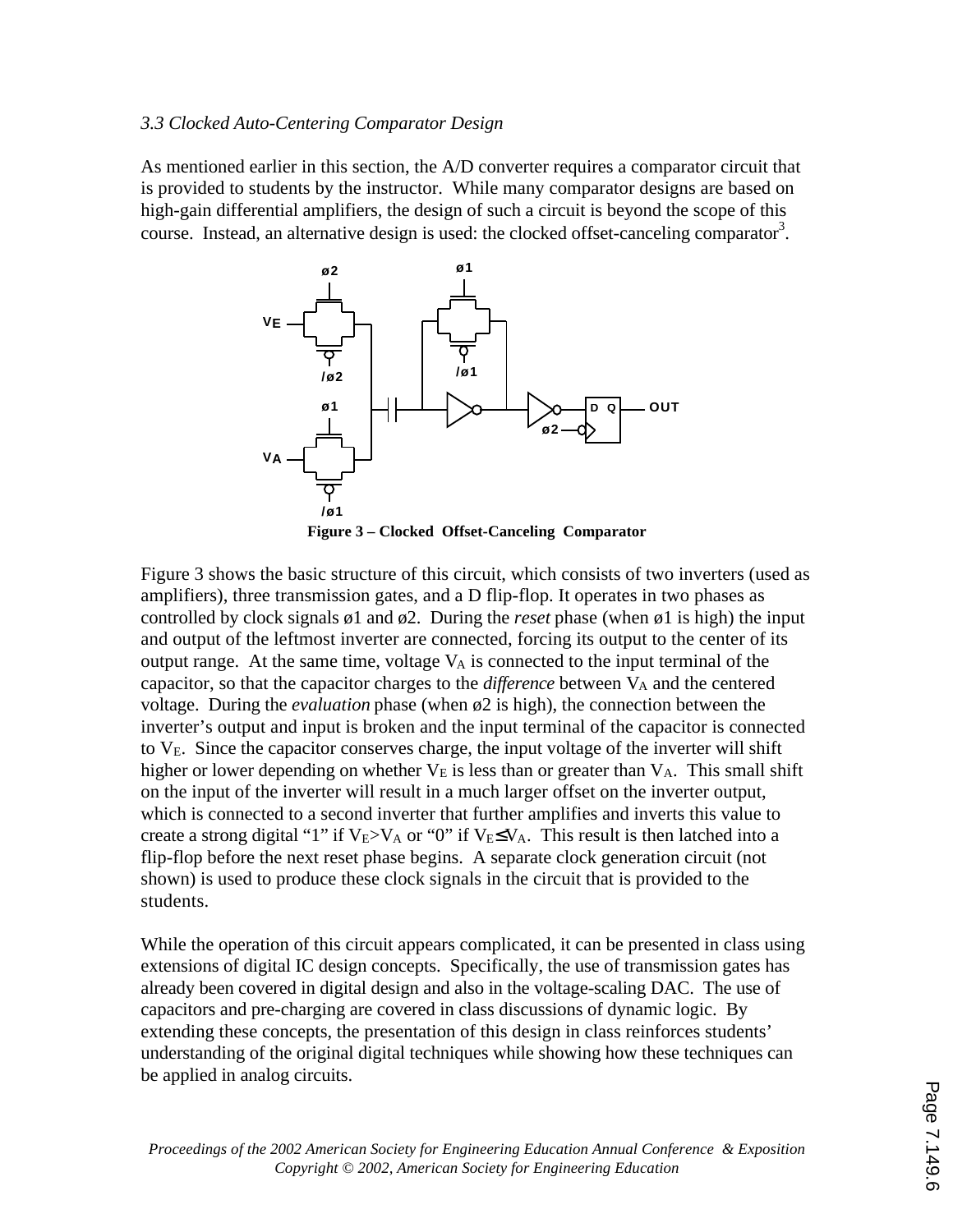### *3.4 A View Ahead: An Overview of Advanced Analog Design*

While ECE 425 includes analog concerns as an extension of digital integrated circuit design, it only scratches the surface of more advanced analog topics. A lecture at the end of the course briefly explores these topics and summarizes the building blocks of analog integrated circuits (e.g. current sources, current mirrors, amplifiers, switched-capacitor filters, etc.). In addition, it describes current trends in analog and mixed-signal design. Interested students can then take a newly-developed course in Advanced Analog Integrated Circuit Design to study these topics in more detail.

### **4. Results**

The new version of ECE 425 was taught for the first time in the Fall 2001 semester. The new lab experiments including the D/A and A/D converter designs were developed as the course progressed and were successfully completed by all of the students in the class. On the A/D Converter final project, students worked in eight groups of one or two. Seven of the eight chip designs completed by these groups were submitted to MOSIS for fabrication in January 2002; fabricated chips were returned in March 2002 for testing. Figure 4 shows one of these chip designs, created by Lafayette student E. Thomas. Student response to the course has been enthusiastic, and many of the students in ECE 425 have enrolled in ECE 426 to participate in chip testing.

### **5. Conclusion**

This paper has described the successful inclusion of analog concerns in a digital VLSI Design course, primarily through added coverage of D/A and A/D conversion. The resulting course continues to give students a strong grounding in digital VLSI Design while adding an understanding of basic analog and mixed-signal issues and a detailed understanding of conversion circuits. Future work will include additional revisions to the laboratory experiments, a closer integration of analog and digital topics in the lecture notes, and the exploration of additional design projects, for example higher-resolution conversion circuits or PLL-based frequency synthesizers. The lecture notes and laboratory materials used in this course are available on the web at http://foghorn.cadlab.lafayette.edu/ece425/.

### **References**

- 1. Mead, C. and Conway, L., *Introduction to VLSI Design*, Addison-Wesley, 1980.
- 2. 2. Pina, C., "MOSIS: IC Prototyping and Low Volume Production Service", *Proc. International Conference on Microelectronic Systems Education*, pp. 4-5, June 2001.
- 3. Johns, D. and Martin, K., *Analog Integrated Circuit Design*, John-Wiley, 1997.